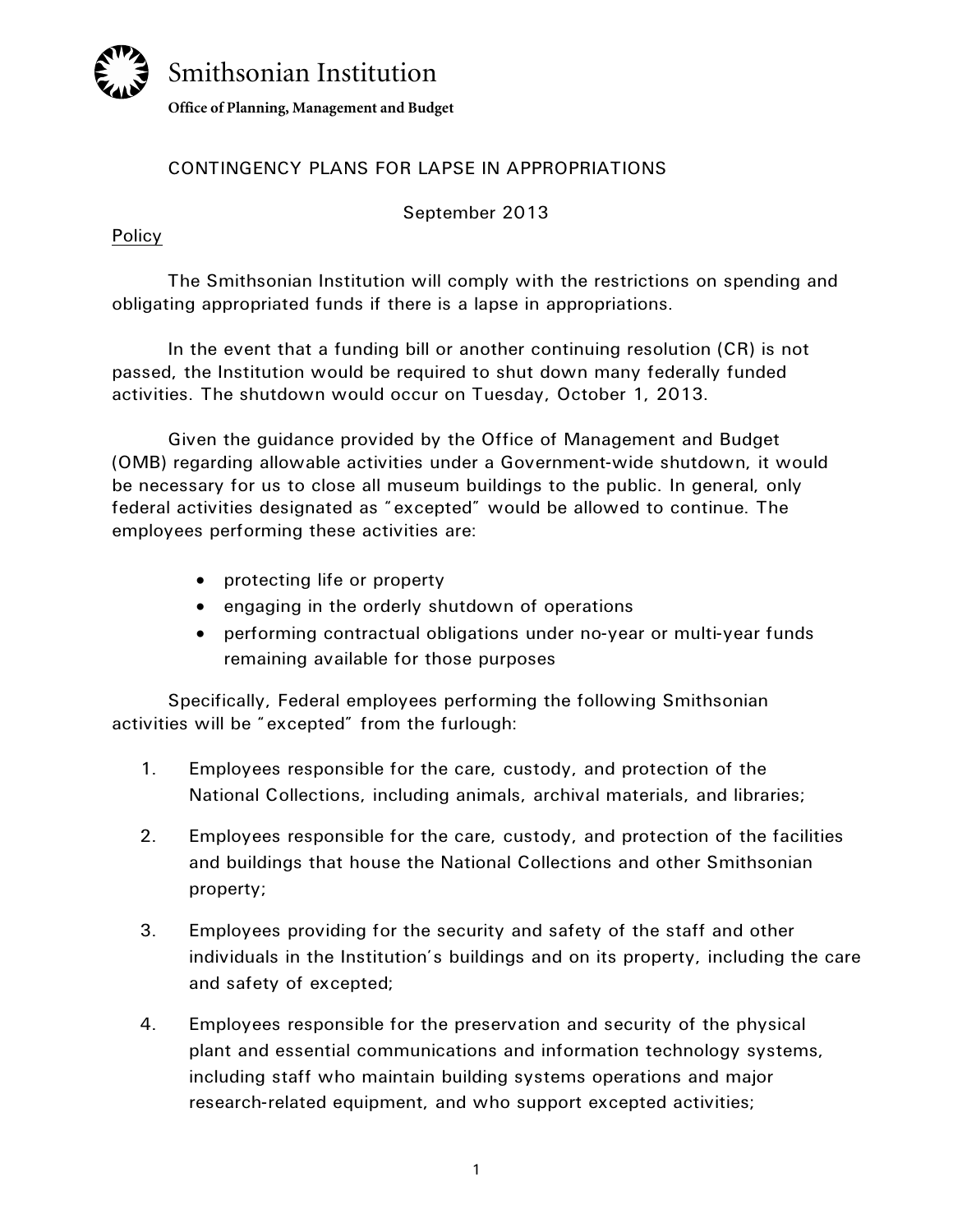- 5. Employees fulfilling obligations under existing contracts necessary to protect life or property;
- 6. Employees responsible for federal procurement activities necessary to process and monitor requisitions for emergency supplies and services, including food for animals, and to receive and process deliveries;
- 7. Employees directly involved with ongoing laboratory experiments that require ongoing monitoring to preserve research data and provide care and protection of research specimens, and research involving highly timesensitive contract deliverables and activities;
- 8. Office of Human Resources staff performing activities related to the furlough, including preparation and issuance of furlough notices, service to non-furloughed staff, and dealing with union matters;
- 9. Employees responsible for the continuation of financial services for the excepted activities; and
- 10. On the basis of communications with the State Department, including the U.S. Embassy in Panama, and based on past advice to the State Department by the Department of Justice, non-excepted local national employees of the Smithsonian's Tropical Research Institute paid with federal appropriations need not be furloughed but can continue to work if they can be adequately supervised by excepted staff. These employees can be paid for their work when federal appropriations resume.

Trust-funded operations will continue in the event of a federal shutdown as long as they do not require the Institution to incur incidental current-year federal expenses. As an example, Smithsonian-sponsored education programs, including The Smithsonian Associates, will not continue if those programs would be held in Smithsonian facilities protected by Smithsonian federal security personnel.

In accordance with Section 124 of OMB Circular No. A-11, the following information is provided:

- Estimated time to complete the shutdown: not to exceed 4 hours
- Total number of Federal employees before plan is implemented: 4,202
- Total number of federal employees to be retained under the plan to protect life and property: 688 Note: the total "excepted" personnel includes security guard staffing (three 8-hour shifts); personnel for utilities systems operators and